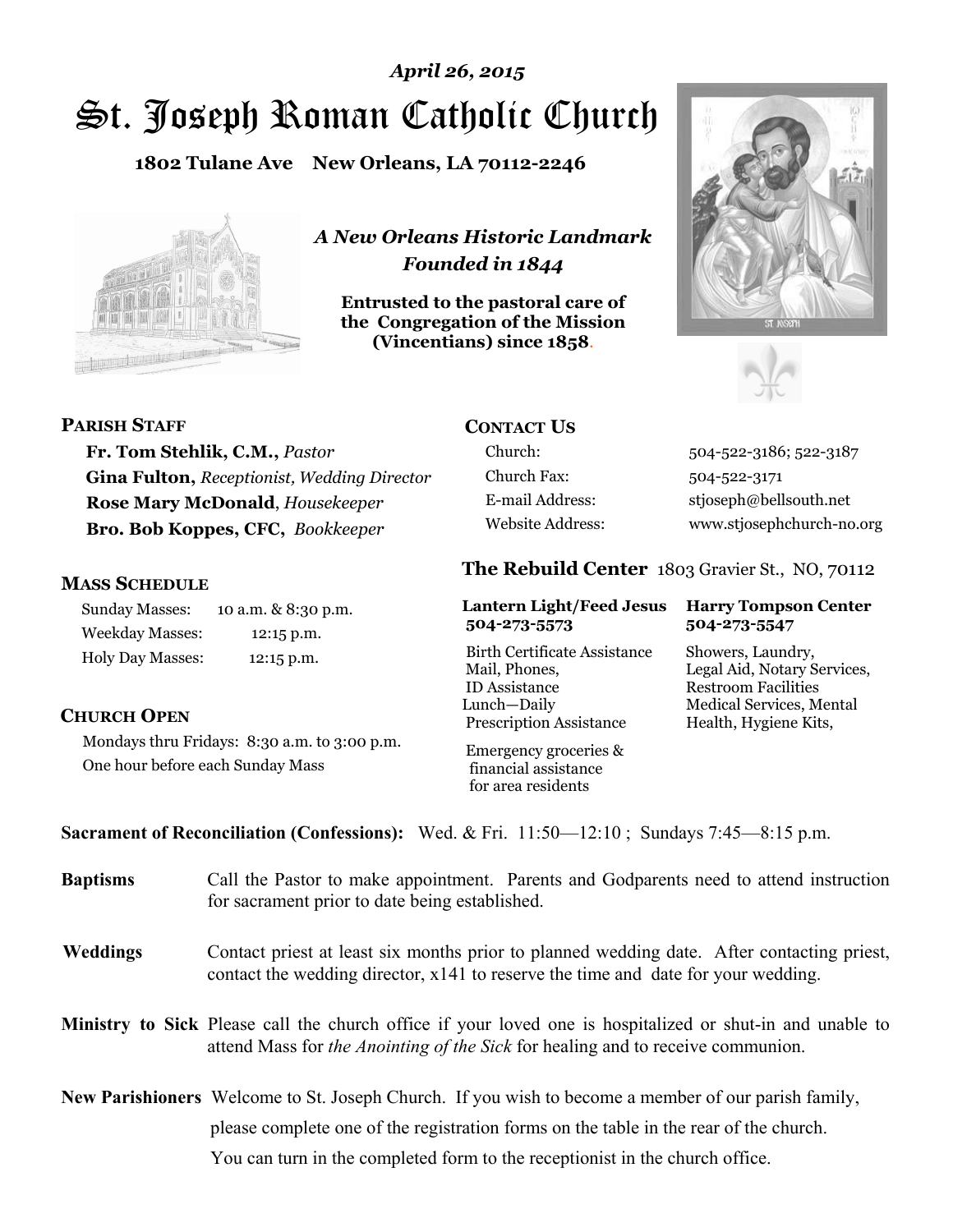## Fourth Sunday of Easter / **April 26, 2015**



10:00 am **St. Joseph Parishoners and Benefactors**

 8:30 pm **Eddie Hurley (+); Kathryn Wriston (+). Yvonne Kirn (+) Special Intention; In Thanksgiving**

Monday, April 27, 2015—

12:15 p.m. **Joy Barkate (+)** 

Tuesday, April 28, 2015—Sts. Peter Chanel & Louis Monofort

12:15 p.m. **Thomas Aldridge Family** (+)

Wednesday, April 29, 2015—St. Catherine of Siena

12:15 p.m. **Jim and Anita Karwoski** 

Thursday, April 30, 2015—

12:15 p.m*.* Mike Mullen

Friday, May 1, 2015—

12:15 p.m*.* **Epiphiana Moore (+)**

#### **READINGS FOR THE WEEK**

Monday: Acts 11:1-18; Ps 42; Jn 10:1-10

Tuesday: Acts 11:19-26; Ps 87 Jn 10:22-30

Wed.: Acts 12:24 — 13:5a; Ps 67; Jn 12:44-50

Thursday Acts 13:13-25: Ps 89; Jn 13:16-20

Friday Acts 13:26-33; Ps 2:6-11ab; Jn 14:1-6

Saturday: Acts 13:44-52; Ps 98:1-4; Jn 14:7-14

Sunday Acts 9:26-31; Ps 22:26-28, 30-32; 1 Jn 3:18-24; Jn 15:1-82

#### **YOUR PRAYERS ARE ASKED FOR THE FOLLOWING PARISHIONERS AND THEIR FAMILY MEMBERS, WHO ARE IN NEED OF HEALING:**

- 
- 
- Bob Smothers Selena Batiste Landy Lanza Charlie & Joanne Slocum Sara Marino Marshall Vaughn Juanita Ware Heather Faircloth Jody Nicely Baby Jarius James Marion Vaughn Shelia Jones Lawrence Brown Mike Mullin Clarke Bordelon Mary Willis Alyce Smothers Mamie Brown LaDonna Finch Connel Batiste Frances Fiegler Linda Elwood Pat Reese Mel & Gaspar Schiro Jane Tonglet Tina Roderfeld Allen Maldonado George Wells Isaac Thomas Bennett Joseph , Jr.
	-

#### **SANCTUARY CANDLE AND MASS INTENTIONS**

The Sanctuary Candle is burning this week to pray for the repose of the soul of Henry Eikel. If you would like to reserve a date to burn the Candle in memory of someone or for a special intention, please call the church office (522-3141, x141). The Sanctuary Candle offering is \$15 for 14 days. The offering for Mass intentions is \$5.00 per Mass.

#### **IMPORTANT MESSAGE FROM THE ARCHDIOCESE OF NEW ORLEANS**

"In continuing our commitment of support and healing, we invite and encourage people who have been sexually abused recently or in the past by clergy, religious or other employees or volunteers of the Archdiocese of New Orleans to call the Victims' Assistance Coordinator: Sr. Carmelita Centennial, MSC, Ph.D, (504) 861-6253."

### **Pope Francis** "

We cannot keep silent about what we have seen and heard. Like the apostles what the Christian does is to announce with courage faith in Jesus Christ. The path of Christian courage is a grace given by the Holy Spirit. And this courage of proclamation is what distinguishes ours from simple proselytism. We do not advertise Jesus

Christ, to have more 'members' in our 'spiritual society'. This is not necessary. There's no need; it's not Christian.

What the Christian does is to announce with courage, the astonishment that keeps us going. After Easter, the Church prepares us to receive the Holy Spirit. In the "celebration of the mystery of the death and resurrection of Jesus," he prayed, may we remember "the whole history of salvation" and "ask for the grace to receive the Spirit to give us the true courage to announce Jesus Christ ".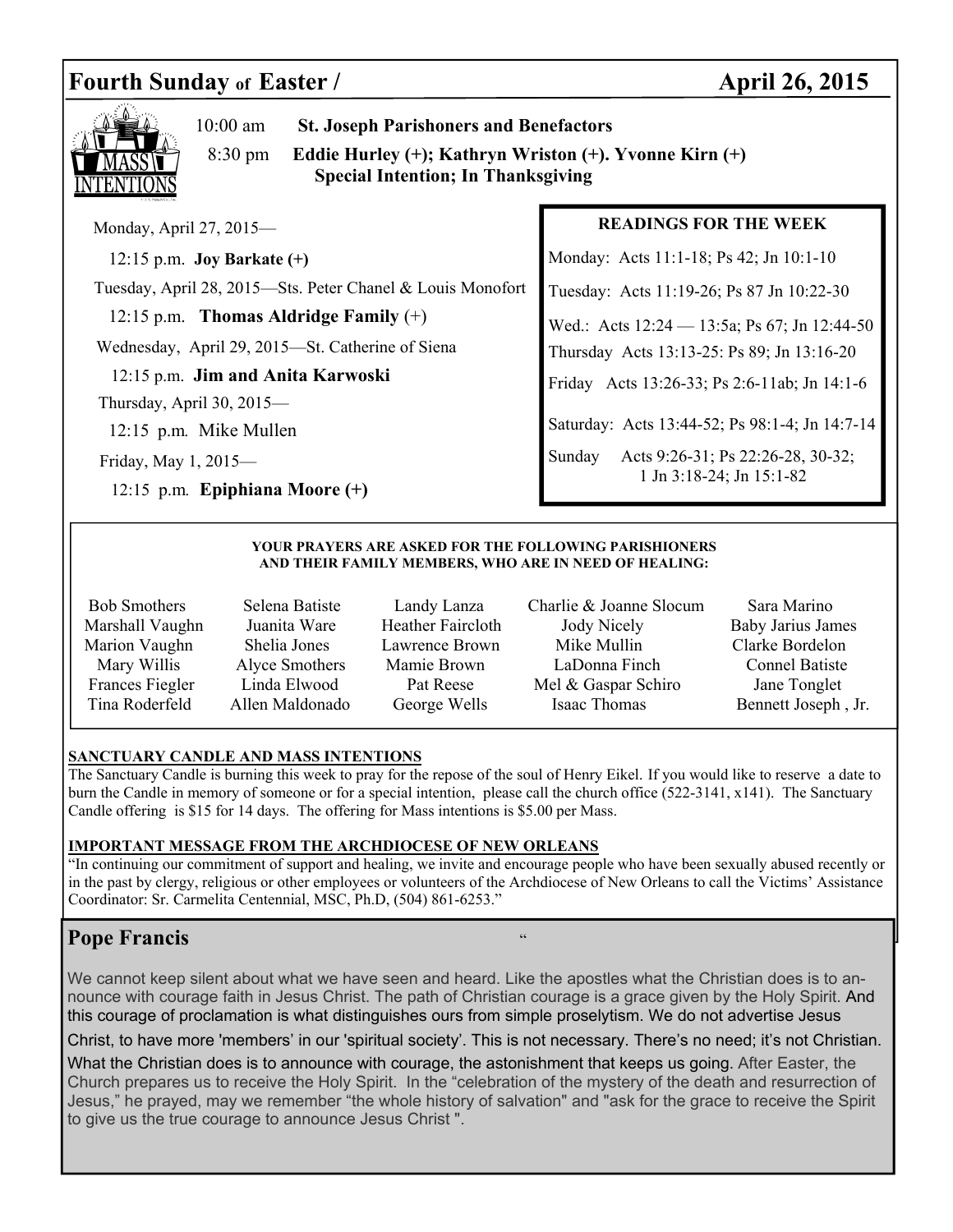*Give thanks to the Lord, for he is good; for his kindness endures forever. Psalm 118: 29* 

### *PARISH CALENDAR*  8 May **Friday** Latern Light Fish Fry Rebuild Center

7 June **Sunday** New Members Reception (After 10am Mass)

14 June **Sunday** New Ministers Training (6:00pm)

**TREASURE & STEWARDSHIP**

 **April 19, 2015 \$ 3,866.00 Divine Mercy 3pm ……...…..\$985.00** 

 *Thank you for your generosity* 

CONGRATULATIONS TO:

*Kevin Ferguson, Sabian LaGarde, Kyia R. Smith, Ernie Logan (Baptism, Communion and Confirmation) and* **:**  *Drew Bunker, Rachael McWaters, Kimmie Milton, Corliss Truehill, Ann Wallace and Ben Wright (confirmation and Eucharist)* 



Many of our customs surrounding critical illness come from antiquity. The faithful filled the catacombs with consoling images of the good shepherd carrying the sheep to safe pasture, or the faithful in glory seated at banquet tables. The care of the dying flowed directly from Roman pagan practice; it was home-based and family-centered. Pagans didn't especially fear death, but they were terrified by the dead. Christians, on the other hand, consoled their sick with psalms of joy and faith in the Resurrection, assuring the sick person of God's love, and that the ties that bind the dead and the living, in the presence of God, would endure

### **TODAY'S READINGS**

**First Reading** — There is no salvation through anyone else (Acts 4:8-12).

**Psalm** — The stone rejected by the builders has become the cornerstone (Psalm 118).

**Second Reading** — See what love the Father has bestowed on us that we may be called the children of God (1 John 3:1-2).

Gospel — The good shepherd lays down his life for the sheep (John 10:11-18).

### **THE GOOD SHEPHERD**

 This Fourth Sunday of Easter is traditionally referred to as "Good Shepherd Sunday." Today we listen to the words of the Lord as he refers to himself as the "good shepherd who lays down his life for the sheep." It is sometimes so difficult for us to grasp the reality that anyone would lay down his or her own life for the sake of someone else. This is especially true in a society that places high value on power and personal advancement, often at the cost of "trampling" on other people in order to climb the ladder.

Today's scriptures point to the one we are called to emulate—the one who lays down his life for his sheep. Today's scriptures challenge us to discover ways to bring life to those around us—to build up rather than to tear down.

#### **CHARTER FOR THE PROTECTION OF CHILDREN AND YOUNG PEOPLE**

In response to the Charter for the Protection of Children and Young People from the United States Conference of Catholic Bishops, the Archdiocese of New Orleans continues to make the Hot Line available for anyone who has been hurt or sexually abused by anyone who works for the Church. The Hot Line continues to be available; the number is (504) 522-5019. In continuing our commitment to support and to heal, we invite and encourage individuals who have been hurt or sexually abused recently or in the past by clergy, religious or other employees of the Archdiocese to call our Hot Line. The Hot Line is available 24 hours a day and your message will be received confidentially by a trained mental health professional. In addition, anyone can make a direct call during regular business hours to the Victims' Assistance Coordinator at (504) 861-6253